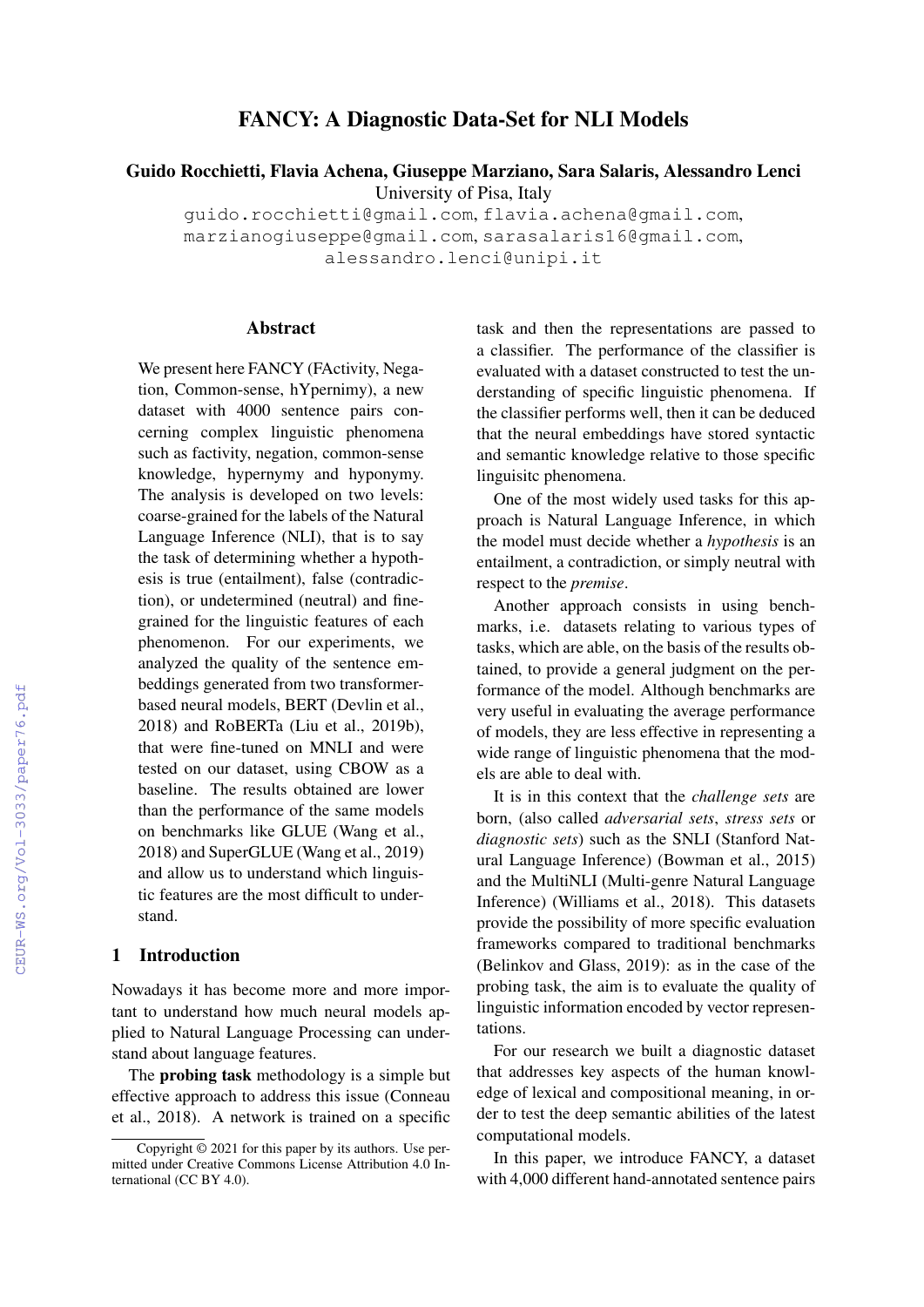with inference relation between them. In Section 3 we will briefly present the linguistic phenomena we decided to analyze. In Section 4 we will present the methods of dataset construction and in Section 5 we will discuss the results of the experiments conducted on FANCY.

# 2 Related Work

Despite the progress made in recent years in the study of vector representations, it is still difficult to understand exactly what kind of linguistic properties they capture. The main approaches used in this area are probing tasks and diagnostic datasets.

A probing task is a classification problem focused on the simple linguistic properties of sentences (Conneau et al., 2018). This approach has been used on a wide variety of linguistic phenomena. The work of Ettinger (2016), for example, focused on semantic role and negation scope: the sentence embeddings used are Skip-Thought (Kiros et al., 2015), Paragram (Le and Mikolov, 2014) and those obtained from the average of GloVe word embeddings (Pennington et al., 2014). Adi et al. (2016) verified whether sentence embeddings are able to encode information such as the order, length and content of words in a sentence. These elements were evaluated on sentence embedding produced by CBOW (Continuous Bag-of-Words) and Encoder-Decoder (ED) models, both pre-trained on Wikipedia.

On the other hand, the importance of challenge sets is demonstrated by the fact that some traditional benchmarks have been equipped, in addition to the standard datasets, with challenge sets dedicated entirely to the NLI task. In fact, both GLUE and SuperGLUE have a diagnostic dataset, consisting of about 1000 pairs of manually constructed sentences involving 30 linguistic phenomena, including anaphora, factivity, negation, redundancy, hyponymy, etc. Similar challenge sets have been developed and described in the publications of Naik et al. (2018), a dataset in which the errors committed related to negation, antinomies and numerical reasoning are also investigated, Glockner et al. (2018), a challenge set created with particular reference to common knowledge and McCoy et al. (2019), an evaluation dataset that contains 30,000 specific examples on which neural models perform incorrect classifications, such as lexical overlap, subsequence, constituent, etc.

## 3 Linguistic Phenomena

We selected four different kinds of linguistic phenomena to analyze: (1) the *factivity*, which address the truthfulness and the factuality of the events mentioned inside the phrases, (2) the *negation*, which in the English language can be expressed by several terms and situations, (3) *hierarchical relations*, i.e. semantic relations like hypernymy between a general term and a more specific term, and (4) the *common-sense knowledge*, which relates to the shared knowledge among speakers about events and facts concerning the real world.

# 3.1 Factivity

Factivity is a linguistic phenomenon related to the truthfulness of events or concepts that are mentioned and expressed in a sentence: each event, based on the elements contained in the sentence, can assume a certain degree of certainty.

a. John thinks it's raining.

b. John knows it's raining.

When a speaker reads the non-factive verb *think* (a.), he understands that the event mentioned in the sentence (*it's raining*) is just a possibility, while he deduces that it's a fact when the factive verb *know* is used (b.).

When we talk of situations and events that occur, have occurred or will surely occur in the world, we present them as facts, while we usually complete our tales using approximations in cases where we do not know whether the things we are talking about have actually happened and we are not completely sure of their certainty. It is in this context that we can observe the phenomenon of *factivity* (Saurí and Pustejovsky, 2012).

# 3.2 Negation

Negation is a complex phenomenon that characterize human language among all (Horn, 1989). From a logical perspective, it is the opposite of affirmation, which means that the truth value of the statement is reversed by the negative. The main challenge is to identify the *scope* of the negative marker within the sentence, i.e. which element is semantically negated (Jackendoff, 1969). If we consider a sentence such as *Mary does not read carefully*, we can observe that the scope is partial, because the negation refers only to the adverb. Besides the most common *not*, *nobody* and *nothing*, we have taken into account all possible negative cases in the English language.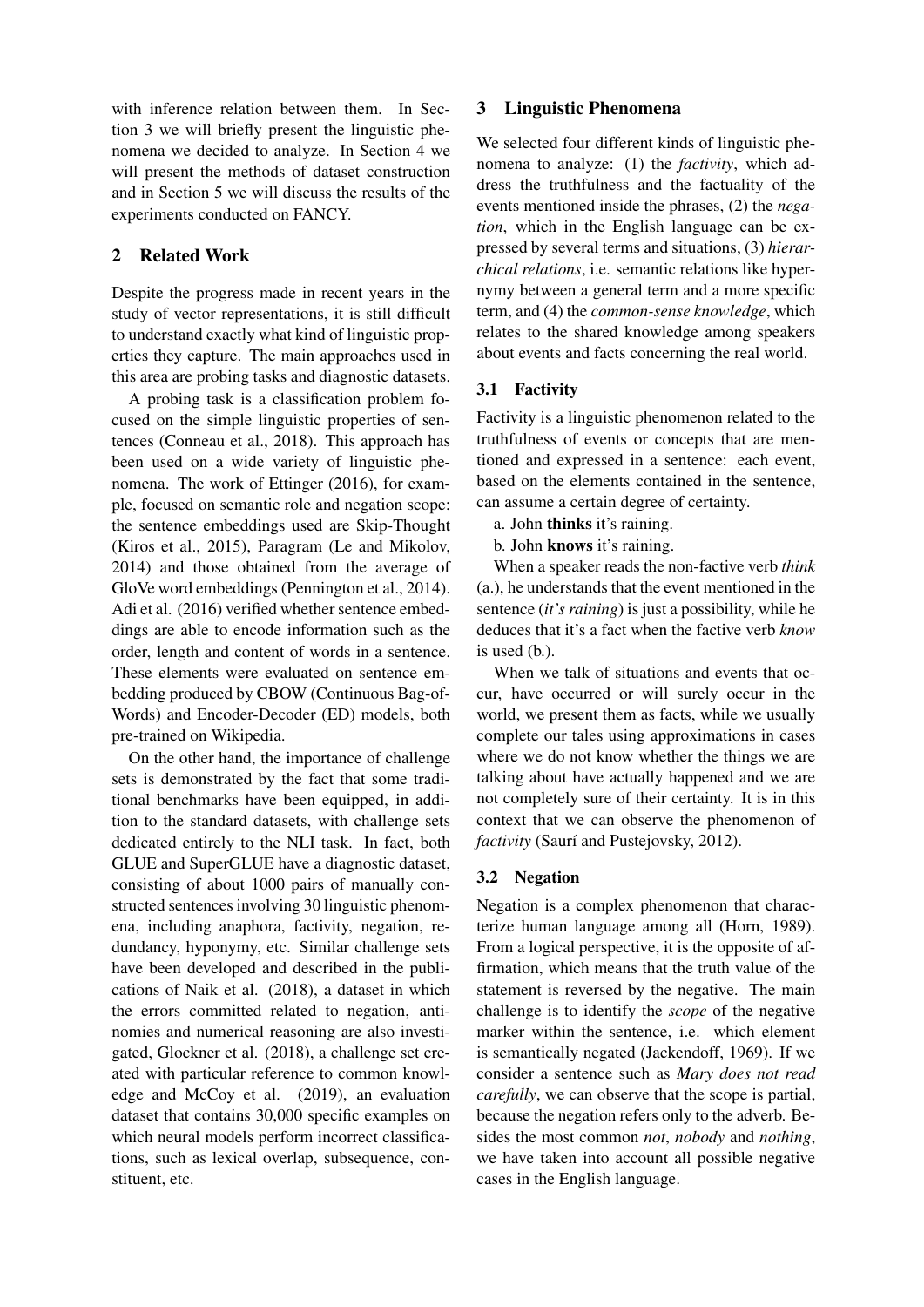Negation may be implicit, such as *forget* meaning *not remember*, or affixal in such terms as *illegal* or *dis-agreement*. It could be related to quantifiers, in cases such as *not all veggies are tasty* which contradicts *all veggies are not tasty*. Some sentences can occur with double negative markers, such as *John called neither his father nor his mother*. Moreover, we can observe contrastive negation (McCawley, 1991), in sentences like *John drank not coffee but tea*. So, although characteristic of all languages and frequently used, negation is a complex phenomenon to investigate.

## 3.3 Hierarchical Relations

In many cases, the entailment relations can occur not only at a sentence level but also at a word level, if we consider the meaning relations that exist between words: these kinds of relations are defined as lexical entailment (Roller, 2017) and they are determined for example by *subtype/type* hierarchical relations such as *hyponymy* (*dog* is hyponym of *animal*) and *troponymy* (*run* is troponym of *move*) (Pustejovsky and Batiukova, 2019). We define the *subtype/type* relation as entailment (*dog* entails *animal*) and the *type/subtype* relation as neutral (*animal* does not entail *dog*) (MacCartney and Manning, 2009). However, the logical relations between lexical elements can be differently projected by the properties (upward monotone, downward monotone and non-monotone) of some semantic functions (*projectivity signatures*) such as restrictive quantifiers (some, any, every, etc.), negation and superlative (MacCartney and Manning, 2014). A function is *upward monotone* if the logical relation between premise and hypothesis is projected without change: the sentence *some parrots talk* entails *some birds talk*. A function is *downward monotone* if it reverses the logical relations between premise and hypothesis: *no fish talk* entails *no carp talk*. A function is *non-monotone* if it projects the logical relation between premise and hypothesis as neutral: *most humans talk* does not entail *most animals talk* (and vice-versa).

## 3.4 Common-Sense Knowledge

The concept of common-sense is hard to define because it is strictly entangled with the way we humans reason. Even though its definition is controversial, we adopt here what Feldman called *The Standard View* (Feldman, 2003). In his book he defined eleven categories that give us an idea of the things we know as human beings. He stated two

different thesis that constitute the Standard View: the first one states that *We know a large variety of things in categories*  $(a)-(k)^{1}$  and the second one states that *Our primary sources of knowledge are*  $(a)-(f)^{2}.$ 

Starting from the types suggested by LoBue and Yates (2011), we grouped common-sense into five macro-categories.

*Causal Relations* The categories in which the statement of the premise causes the hypothesis statement, e.g. *the man had a bath* entails *the man got wet*: here we can see how the fact that the man took a bath is the cause for him of being wet, hence there is a *Cause/Effect* relation. At the same time the fact that *Mary was married to John* automatically implies *John was married to Mary*, therefore the relation is of *Simultaneous Condition*.

*Spatial Relations* This category includes sentences that specify the physical position of an agent or an object with respect to someone or something, e.g. the fact that *John is inside his home* contradicts the sentence *John is close to his home* because: in this case, the spatial prepositions *inside* and *close to* cannot subsist at the same time.

*Temporal Relations* In this category are included texts that specify the time of en event with respect to someone or something, e.g. the fact that *Julius Caesar was assassinated in 44 B.C.* implies that *Julius Caesar died before the birth of Christ*. In this example the reader is supposed to know that B.C. indicates the birth of Christ, which is not trivial.

*World Knowledge Relations* All the categories that suppose a previous knowledge of the phenomenal or human world, for example all the sentences that suppose a geographic knowledge to be correctly tagged, e.g. *Charles Dickens is buried in Westminster Abbey* implies that *Charles Dickens rests in London* only if we know that Westminster is in London.

*Other Relations* In this set we put all the categories which are not included in the previous ones (e.g., arithmetic relations and mutually exclusive relations). For example, *On the train, there are 340 passengers and 40 employees* implies that *On the train, there are 380 people* because we know that if there are  $340 + 40$  people on the train then the total of the people will be 380.

<sup>&</sup>lt;sup>1</sup>The categories that we know, such as the past, morality, science etc.

 ${}^{2}$ He individuated six different sources of knowledge such as perception, memory,reasoning etc.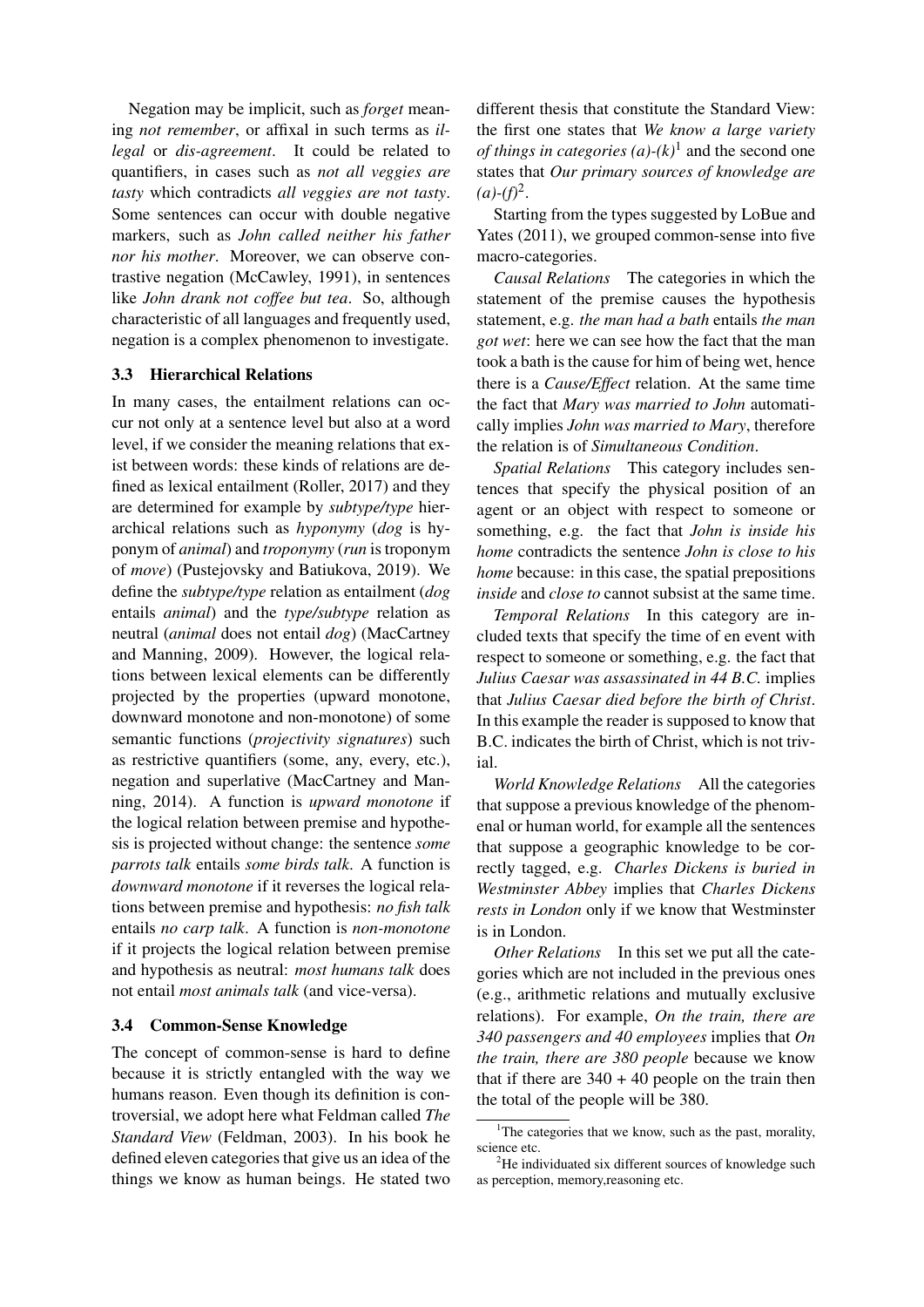### 4 Dataset Construction

The dataset created for the experiments consists in 4000 pairs of sentences that were built manually by the authors, and this is because we decided to only include sentences that were as simple and clear as possible, in order to specifically focus on the linguistic features of the phenomena and to exclude other external factors of complexity that could have affected the performance of the neural models. For the construction of FANCY, we followed the diagnostic dataset schema provided with the SuperGlue<sup>3</sup> benchmark for models evaluation, so all the data were inserted in a tabular framework and tagged with the following columns and labels.

Premise and Hypothesis Are the first two columns of the dataset and indicate which sentence is the premise and which is the hypothesis.

FW and BW These two columns point out which one of the sentences should be used as the premise. For instance, if we find the sentence *Granada is in Spain* as the premise, and *Granada is in Europe* as the hypothesis in the database, the column FW (forward) considers the first as the *premise* and the second as the *hypothesis* while the columns BW (backward) considers the second sentence as the premise and the first as the hypothesis. In both of the columns we inserted the correct output: in the example above, the column FW would contain the tag *entailment*, because the first sentence implies the second one, while the column BW would contain the tag *neutral* because the second sentence does not imply the first one but does not contradict that either.

Phenomenon Category This column is very important for this study because it specifies which kind of feature regarding a particular phenomenon is represented by the sentence pairs.

| Phenomenon   | ю   |     |     |
|--------------|-----|-----|-----|
| Factivity    | 239 | 465 |     |
| Negation     | 410 | 428 | 158 |
| Hierarchical | 369 | 475 | 156 |
| Common-sense | 388 | 254 | 358 |

Table 1: Distribution of Entailment (E), Neutral (N) and Contradiction (C) labels.

In Table 1 we can see that FANCY is composed of 1406 pairs of sentences that lead to an entailment, 1622 sets of neutral sentences and 968 contradictions.

### 5 Experiments

In this section, we report the results of the experiments conducted using our dataset FANCY. We tested state-of-the-art models for NLI on the four different linguistic phenomena in the dataset. We selected *bert-base-uncased-MNLI* and *robertalarge-mnli*, both of which were finetuned on the MNLI dataset, and also a baseline model based on CBOW. The BERT and RoBERTa models are based on the Transformer architecture and are available on the Hugging Face web page.<sup>4</sup> For what concerns the CBOW model, it was built using the tensorflow library,<sup>5</sup> with the word embeddings generated by GloVe pretrained with 840 Billions tokens, a vocabulary of 2.2 millions cased words and the resulting word vectors with 300 dimensions.<sup>6</sup> The model was then trained on the MultiNLI dataset, so that all three models were trained on the same data.

| Set          | <b>BERT</b> | <b>RoBERTa</b> | <b>CBOW</b> |
|--------------|-------------|----------------|-------------|
| <b>MNLI</b>  | 84.6        | 90.2           | 65.2        |
| Factivity    | 65.2        | 74.6           | 45.1        |
| Negation     | 70.0        | 82.0           | 45.0        |
| Hierarchical | 49.7        | 60.4           | 37.8        |
| Common-sense | 57.0        | 68.0           | 41.0        |

Table 2: Accuracies report.

We tested every model on the examples of FANCY. The results in Table 5 show how the models struggled to address these kind of phenomena, if compared with the results on the MNLI. We can see that the baseline model performed quite poorly on all the subsets of our data. RoBERTa is the best performing one, even though it showed poor performances on linguistic phenomena such as common-sense and hierarchical relations while performing better on factivity and negations.

| Label                       | Error | Tot |  |
|-----------------------------|-------|-----|--|
| Possibly Fact               | 257   | 416 |  |
| <b>Possibly Counterfact</b> |       | 50  |  |
| Fact                        | 27    | 244 |  |
| Counterfact                 | 30    | 290 |  |

Table 3: RoBERTa errors on factivity relations.

In Table 3 we can see the errors that RoBERTa made in labeling examples regarding *factivity*. Most of the errors concern examples where the *hypothesis* gave place to a *Possible fact* and therefore should be tagged as *neutral*.

<sup>3</sup> https://super.gluebenchmark.com/diagnostics

<sup>4</sup> https://huggingface.co/

<sup>5</sup> https://www.tensorflow.org/

<sup>6</sup> https://nlp.stanford.edu/projects/glove/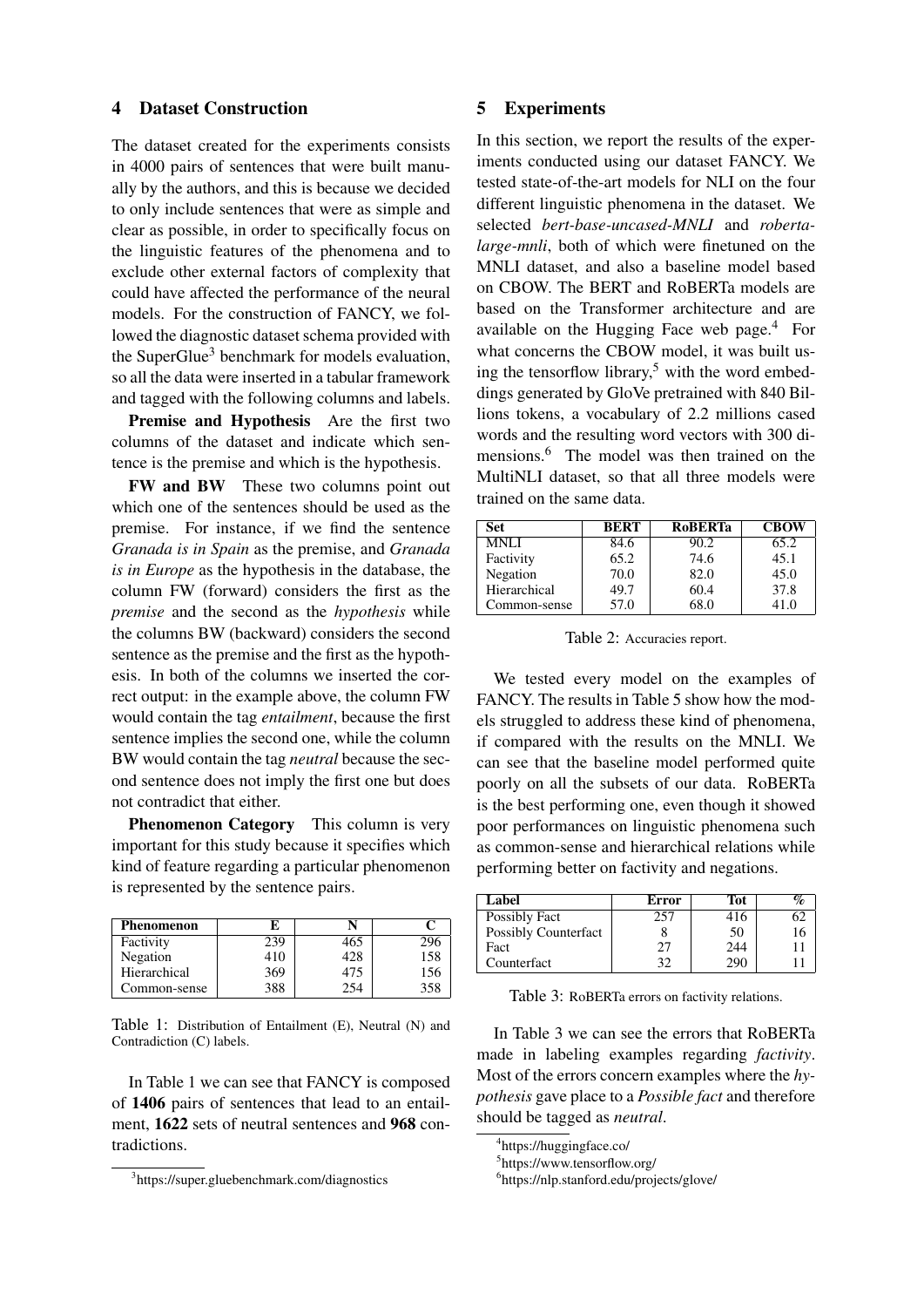| <b>Premise</b>                      | <b>Hypothesis</b>              | Gold | Pred. |
|-------------------------------------|--------------------------------|------|-------|
| The man was born in 1950.           | The man was 18 in 1968.        | E    | C     |
| No arrow hit the target.            | Not all arrows hit the target. | C    | E     |
| <b>Bob believes that Twin Peaks</b> | Twin Peaks is the best tv      | N    | E     |
| is the best ty show ever.           | show ever.                     |      |       |
| All seagulls fly.                   | All birds fly.                 | N    | E     |

Table 4: Error examples. The column Gold contains the correct tags, while the column Predicted contains the incorrect tags predicted by RoBERTa.

| Label                       | <b>Errors</b> | Tot | %  |
|-----------------------------|---------------|-----|----|
| Negation                    | 116           | 568 | 62 |
| <b>Implicit Negation</b>    | 30            | 146 | 16 |
| <b>Contrastive Negation</b> | 19            | 179 | 10 |
| Partial Negation            | 16            | 32  |    |
| <b>Affixal Negation</b>     |               | 75  |    |

Table 5: RoBERTa errors on negation relations.

In Table 5 it is evident that the largest number of errors belongs to the *Negation* macro-category. In this case, the sentences contained elements such as quantifiers, modals, temporal adverbs and relative pronouns. Therefore, it appears that the comprehension of negation is more difficult when it is related to these elements.

| Label                  | <b>Errors</b> | Tot |  |
|------------------------|---------------|-----|--|
| Downward Monotone      | 189           |     |  |
| <b>Upward Monotone</b> | 25            | 138 |  |
| Non-Monotone           | 62            | 98  |  |

Table 6: RoBERTa errors on hierarchical relations.

In Table 6 we can see the errors made by the RoBERTa in dealing with hierarchical relationships. Most errors relate to *Downward Monotone* and *Non-Monotone* sentences.

| Label                    | <b>Errors</b> | Tot |       |
|--------------------------|---------------|-----|-------|
| <b>Temporal Relation</b> | 64            | 182 | 19.94 |
| Preconditions            | 53            | 146 | 16.51 |
| World Knowledge          | 26            | 60  | 8.10  |
| <b>Spatial Relation</b>  | 45            | 148 | 14.02 |
| Cause/Effect             | 24            | 74  | 7.48  |

Table 7: RoBERTa errors on common-sense relations.

In Table 7 we show only the most relevant categories for what concerns the errors committed by the model dealing with *common-sense* and *common-knowledge*.

As we can see, *Temporal Relation*, *Preconditions* and *Spatial Relation* are the most difficult categories for the model to label correctly.

As illustrative examples, in Table 4 are four sentences mislabelled by RoBERTa. We note that the sentences are very simple and easy for human beings to understand.

# 6 Conclusions

Following a large number of recent studies (Naik et al., 2018), (Glockner et al., 2018), (Belinkov et al., 2019), (Liu et al., 2019a), we also tried to investigate whether the latest neural models were able to understand certain linguistic phenomena. On the one hand, we wanted to test the models on the real understanding of the English language, on the other hand, we wanted to build a fine-grained dataset, which allows a detailed analysis of each phenomenon. We tested two of the the most highperformance models such as BERT and RoBERTa and we observed how they struggle dealing with linguistic features that are quite simple to understand for a human being.

We have shown how the models can better handle phenomena such as *factivity* and *negation* if compared with the results obtained on *hierarchical relation* and *common-sense knowledge*. More in particular, we were able to stress how the stateof-the-art models struggle in dealing with linguistic phenomena that are essential for a correct understanding of the language such as the *possibility* generated by a statement, *temporal relations* between entities, the *negation* when there is a presence of *temporal adverbs* and *relative pronouns* and cases of *downward monotone* sentences. In future developments of our work we could use FANCY in order to perform fine tuning on Transformer-based models with the aim of increasing model performance and inferential capabilities. To do this it would be useful to produce more data, possibly annotated by different people, to test the models developed on different types of natural language. At the same time, the dataset could be implemented with other languages, such as Italian.